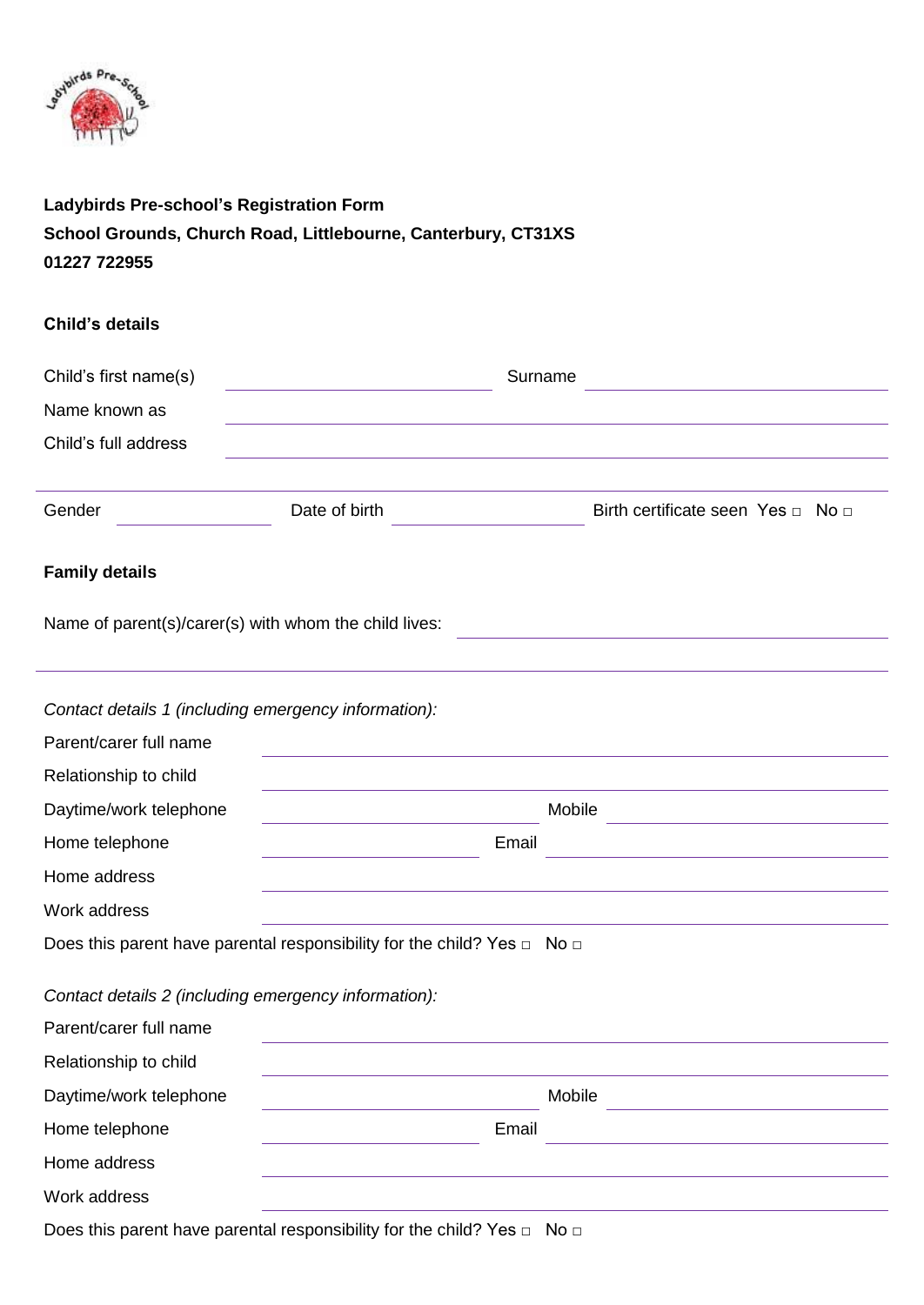*Contact details 3 (including emergency information):*

| Parent/carer full name |       |        |
|------------------------|-------|--------|
| Relationship to child  |       |        |
| Daytime/work telephone |       | Mobile |
| Home telephone         | Email |        |
| Home address           |       |        |
| Work address           |       |        |

Does this parent have parental responsibility for the child? Yes  $\Box$  No  $\Box$ 

**Other person(s) with legal contact** *To be completed where those persons with parental responsibility are separated and an S8 Order is in place.*

| Name                  |                                                                    |
|-----------------------|--------------------------------------------------------------------|
| Address               |                                                                    |
|                       | Contact telephone numbers                                          |
| Relationship to child |                                                                    |
|                       | What are the contact arrangements that [we/l] need to be aware of? |
|                       |                                                                    |

## **Emergency contact details if parents are not available** *Emergency contacts must be local.*

| Contact 1 - Name       |        |  |
|------------------------|--------|--|
| Relationship to child  |        |  |
| Address                |        |  |
| Daytime/work telephone |        |  |
| Home telephone         | Mobile |  |
| Contact 2 - Name       |        |  |
| Relationship to child  |        |  |
| Address                |        |  |
| Daytime/work telephone |        |  |
| Home telephone         | Mobile |  |

**Persons other than parent(s) authorised to collect the child** *Must be over 16 years of age. Please note that if the authorised person is not the person indicated on the daily register, staff will check before releasing the child.*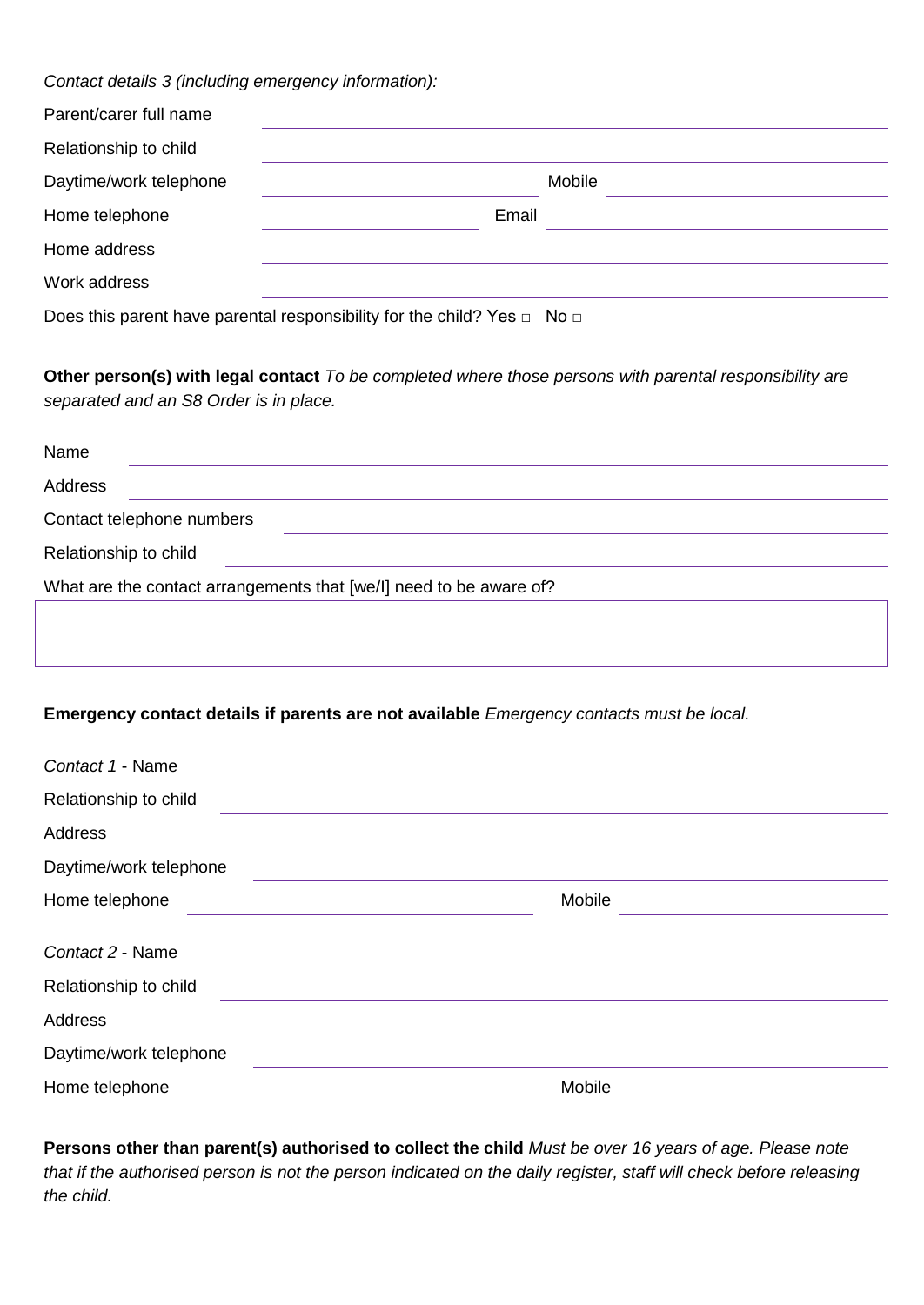| Person 1 - Name                                                                                                                            |        |
|--------------------------------------------------------------------------------------------------------------------------------------------|--------|
| Relationship to child<br><u> 1989 - Johann Stoff, amerikansk politiker (* 1908)</u>                                                        |        |
| Address                                                                                                                                    |        |
| Daytime/work telephone                                                                                                                     |        |
| Home telephone<br><u> 1989 - Johann Stoff, amerikansk politiker (d. 1989)</u>                                                              | Mobile |
| Person 2 - Name<br><u> 1980 - Johann Stoff, deutscher Stoff, der Stoff, der Stoff, der Stoff, der Stoff, der Stoff, der Stoff, der S</u>   |        |
| Relationship to child                                                                                                                      |        |
| Address                                                                                                                                    |        |
| Daytime/work telephone                                                                                                                     |        |
| Home telephone<br><u> 1989 - Johann Stoff, amerikansk politiker (d. 1989)</u>                                                              | Mobile |
| Person 3 - Name<br><u> 1989 - Johann Stoff, amerikansk politiker (* 1908)</u>                                                              |        |
| Relationship to child                                                                                                                      |        |
| Address                                                                                                                                    |        |
| Daytime/work telephone<br>and the control of the control of the control of the control of the control of the control of the control of the |        |
| Home telephone<br><u> 1989 - Johann Barn, mars eta bainar eta baina eta baina eta baina eta baina eta baina eta baina eta baina e</u> ta   | Mobile |
| Password for the collection of child by authorised persons                                                                                 |        |

#### **About your child**

The following information will tell us a little more about your child. As your child settles with us, we will establish their starting points through observation and further conversation with you.

Does your child have previous experience of attending a childcare setting? If so, please specify:

#### *Health and development*

Has your child received the following immunisations? *Please confirm and provide date of immunisations given.*

| Two months old   | 5-in-1 (DTaP/IPV/Hib) vaccine - diphtheria, tetanus,<br>pertussis (whooping cough), polio and Haemophilus<br>influenzae type b (Hib).              | Yes  □ No  □ | Date: |
|------------------|----------------------------------------------------------------------------------------------------------------------------------------------------|--------------|-------|
|                  | Pneumococcal (PCV) vaccine.                                                                                                                        |              | Date: |
|                  | Rotavirus vaccine.                                                                                                                                 |              | Date: |
| Three months old | 5-in-1 (DTaP/IPV/Hib) vaccine, second dose -<br>diphtheria, tetanus, pertussis (whooping cough), polio<br>and Haemophilus influenzae type b (Hib). |              | Date: |
|                  | Meningitis C vaccine.                                                                                                                              |              | Date: |
|                  | Rotavirus, second dose.                                                                                                                            |              | Date: |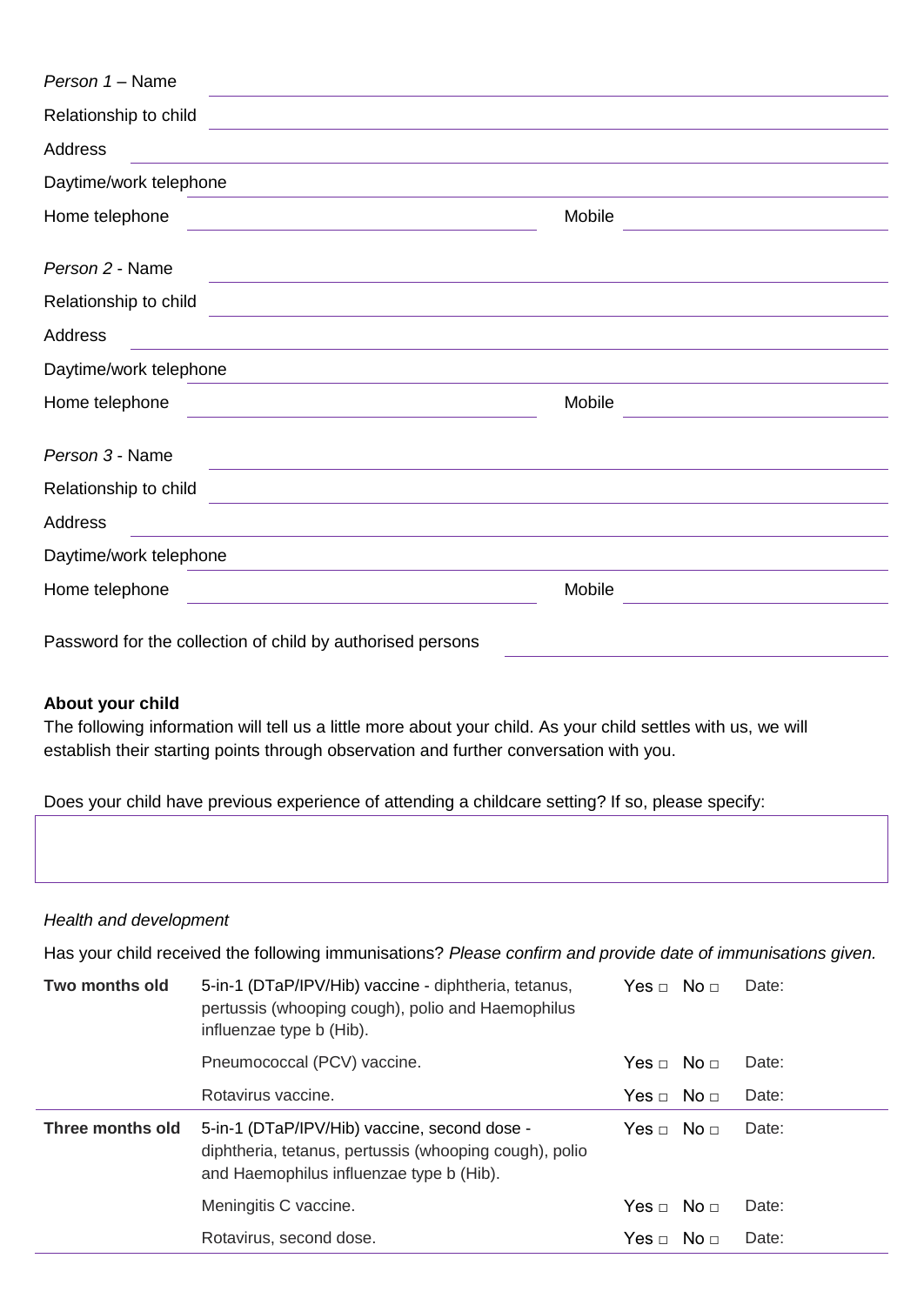| Four months old | 5-in-1 (DTaP/IPV/Hib) vaccine, third dose - diphtheria, | Yes ⊓ No ⊓ | Date: |
|-----------------|---------------------------------------------------------|------------|-------|
|                 | tetanus, pertussis (whooping cough), polio and          |            |       |
|                 | Haemophilus influenzae type b (Hib).                    |            |       |

|                                                 | Pneumococcal (PCV) vaccine, second dose.                                                             | Yes □ No □ | Date: |
|-------------------------------------------------|------------------------------------------------------------------------------------------------------|------------|-------|
| Between 12 and<br>13 months old                 | Hib/Men C booster - Haemophilus influenza type b<br>(Hib), forth dose and meningitis C, second dose. | Yes □ No □ | Date: |
|                                                 | MMR vaccine – mumps, measles and rubella.                                                            | Yes ⊓ No ⊓ | Date: |
|                                                 | Pneumococcal (PCV) vaccine, third dose.                                                              | Yes □ No □ | Date: |
| Two to three<br>years                           | Flu vaccine                                                                                          | Yes □ No □ | Date: |
| Three years and<br>four months or<br>soon after | MMR vaccine, second dose – mumps, measles and<br>rubella.                                            | Yes □ No □ | Date: |
|                                                 | 4-in-1 (DTaP/IPV) pre-school booster - diphtheria,<br>tetanus, pertussis (whooping cough) and polio. | Yes ⊓ No ⊓ | Date: |

*For internal use:* Has the child's health record book been seen to confirm immunisation dates? Yes □ No □

Does your child have any on-going medical conditions? If so, please specify:

If yes, please specify which external agencies are involved e.g. Paediatrician, Consultant, Dietician, Speech and Language Therapist, etc:

Does your child require a health care plan? Yes □ No □

Is your child known to have any allergies or food intolerances? If so, please specify:

*A risk assessment will be completed and kept on the child's file for any known allergies or food intolerance as mentioned above.*

What are your child's dietary requirements? Please specify: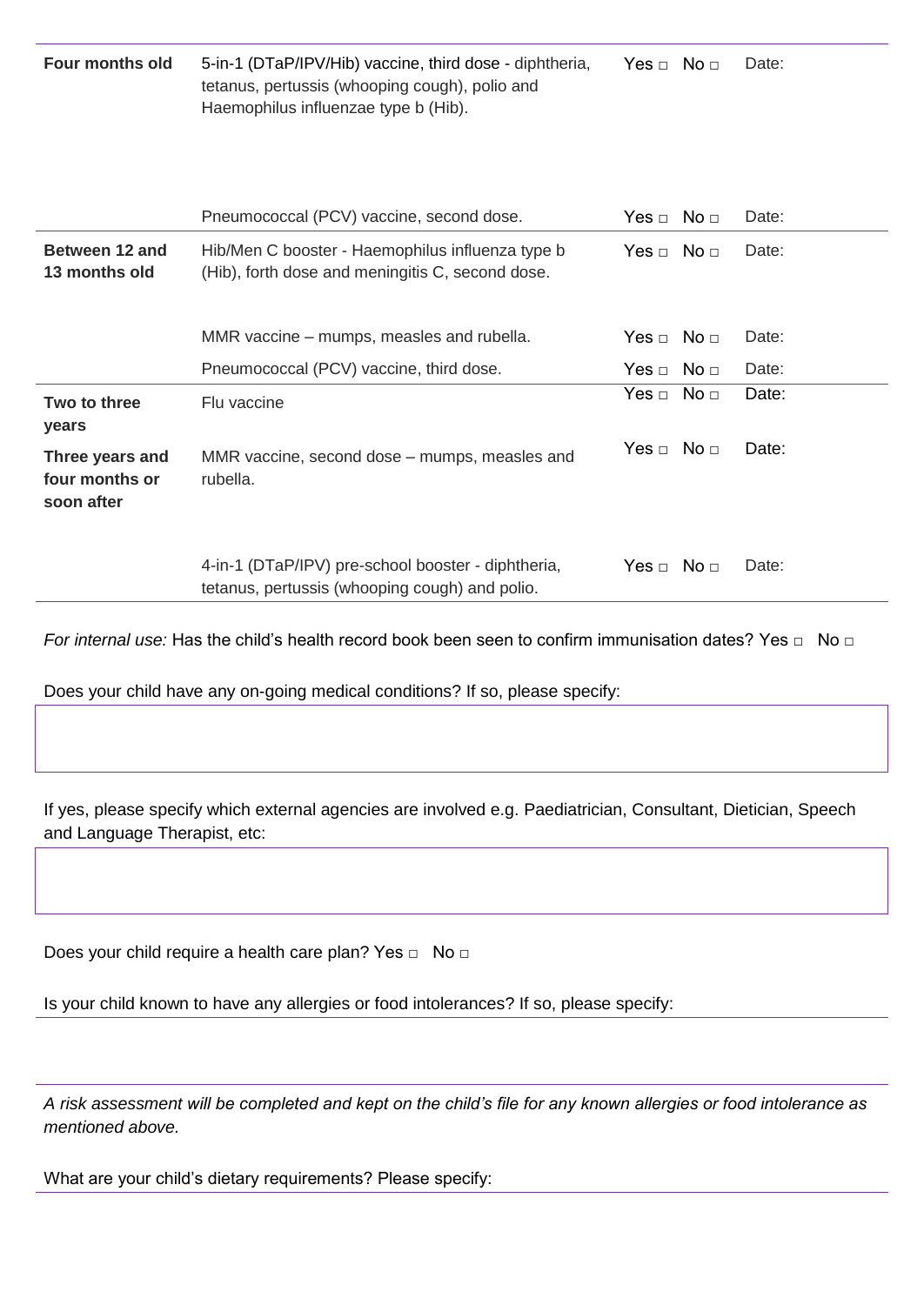If your child is aged three years or over, does he or she have difficulty with any of the following:

| Speaking and communicating                 | Yes | $\Box$ | No | $\Box$ |
|--------------------------------------------|-----|--------|----|--------|
| Listening and attention                    | Yes | $\Box$ | No | $\Box$ |
| Understanding simple instructions          | Yes | $\Box$ | No | $\Box$ |
| Eating and drinking                        | Yes | $\Box$ | No | $\Box$ |
| Sitting and sharing a book                 | Yes | $\Box$ | No | $\Box$ |
| Walking and climbing                       | Yes | $\Box$ | No | $\Box$ |
| Rolling a ball                             | Yes | $\Box$ | No | $\Box$ |
| Holding a crayon                           | Yes | $\Box$ | No | $\Box$ |
| Socialising with adults and other children | Yes | $\Box$ | No | $\Box$ |
| Using the toilet                           | Yes | $\Box$ | No | $\Box$ |
| Putting on their shoes and socks           | Yes | $\Box$ | No | $\Box$ |
| Any other concerns:                        |     |        |    |        |

## Does your child have any special needs or disabilities? If so, please specify:

| Are any of the following in place for the child? |     |        |      |        |
|--------------------------------------------------|-----|--------|------|--------|
| <b>Early Years Action</b>                        | Yes | $\Box$ | No l | $\Box$ |
| Early Years Action Plus                          | Yes | $\Box$ | No.  | $\Box$ |
| Statement of special educational need            | Yes | $\Box$ | No.  | $\Box$ |
|                                                  |     |        |      |        |

What special support will he/she require in our setting?

*Two year old progress check – children aged 24 – 36 months*

If your child is aged between 24-36 months, has a two year old progress check already been completed for your child? Yes □ No □

Setting completing check **Date completed** 

As per the requirements of the Early Years Foundation Stage we will complete a progress check on your child between the ages of 24-36 months. We will ask you to be involved in completing the check and will discuss it with you.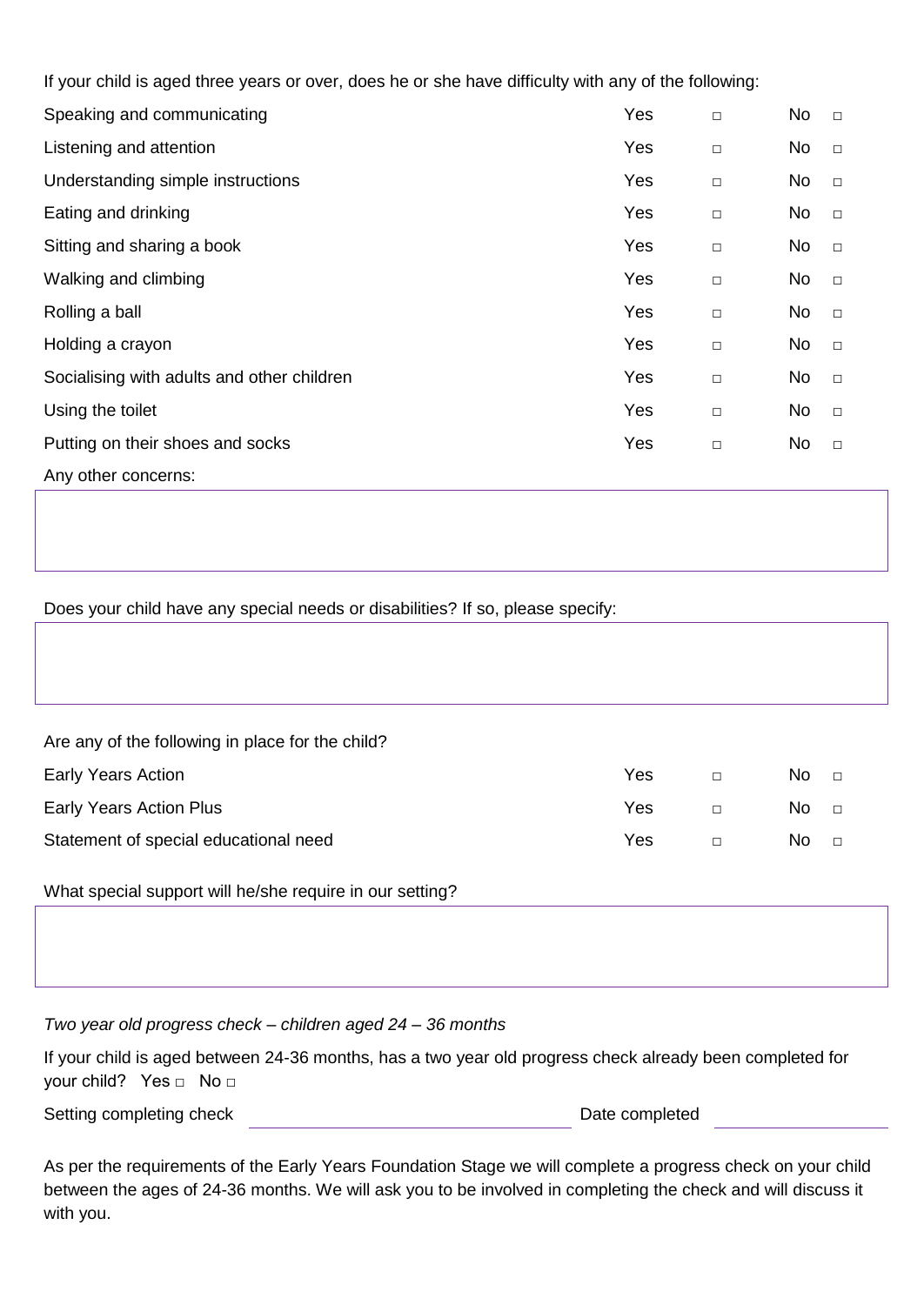## *Cultural background*

How would you describe your child's ethnicity or cultural background?

| What is the main religion in your family (if applicable)? |
|-----------------------------------------------------------|

Are there any festivals or special occasions celebrated in your culture that your child will be taking part in and that you would like to see acknowledged and celebrated while he/she is in our setting?

| What language(s) is/are spoken at home?                                                                                                        |     |               |
|------------------------------------------------------------------------------------------------------------------------------------------------|-----|---------------|
| If English is not the main language spoken at home, will this be your<br>child's first experience of being in an English-speaking environment? | Yes | No.<br>$\Box$ |
| Does your child need a bilingual support plan?                                                                                                 | Yes | No.<br>$\Box$ |

If so, discuss and agree with the key person how we can work together to support your child when settling-in:

## *General information*

What is your child's usual sleep pattern?

| Does your child have any food preferences?                                        | Yes |        | No.<br>$\Box$ |
|-----------------------------------------------------------------------------------|-----|--------|---------------|
| Does your child have a pacifier i.e. dummy or thumb?                              | Yes | П      | No.<br>$\Box$ |
| Does your child have a special toy or object they might bring with them?          | Yes | $\Box$ | No.<br>$\Box$ |
| What sort of things does your child enjoy doing at home, i.e. drawing or cooking? |     |        |               |
|                                                                                   |     |        |               |

What other information is it important for us to know about your child? For example, what they like, or what fears they may have, or any special words they use.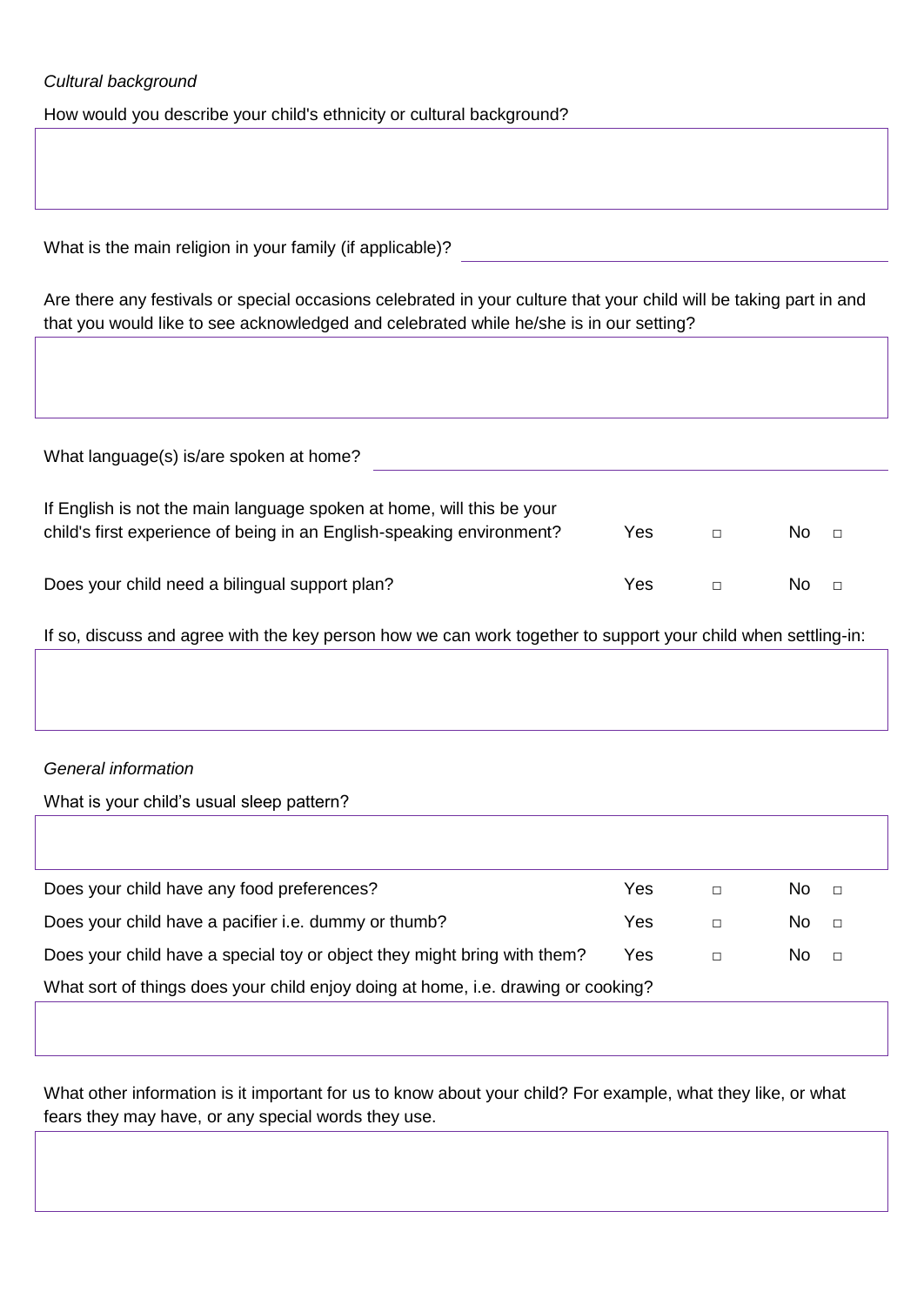## **Details of professionals involved with your child**

| GP                                 |                                                                                                              |
|------------------------------------|--------------------------------------------------------------------------------------------------------------|
| Name                               | Telephone                                                                                                    |
| Address                            |                                                                                                              |
| Health Visitor (if applicable)     |                                                                                                              |
| Name                               | Telephone                                                                                                    |
| Address                            |                                                                                                              |
| Social Care Worker (if applicable) |                                                                                                              |
| Name                               | Telephone                                                                                                    |
| Address                            |                                                                                                              |
|                                    | What is the reason for the involvement of the social care department with your family? NB If the child has a |

*child protection plan, make a note here, but do not include details. We will ensure these details are obtained from the social care worker named above and keep these securely in the child's file.*

| Dentist (if applicable)                                       |           |
|---------------------------------------------------------------|-----------|
| Name                                                          | Telephone |
| Address                                                       |           |
|                                                               |           |
|                                                               |           |
| Any other professional who has regular contact with the child |           |
| Name 1                                                        | Role      |
|                                                               |           |
| Agency                                                        | Telephone |
| Address                                                       |           |
| Name 2                                                        | Role      |
|                                                               |           |
| Agency                                                        | Telephone |
| <b>Address</b>                                                |           |
| Name 3                                                        | Role      |
| Agency                                                        | Telephone |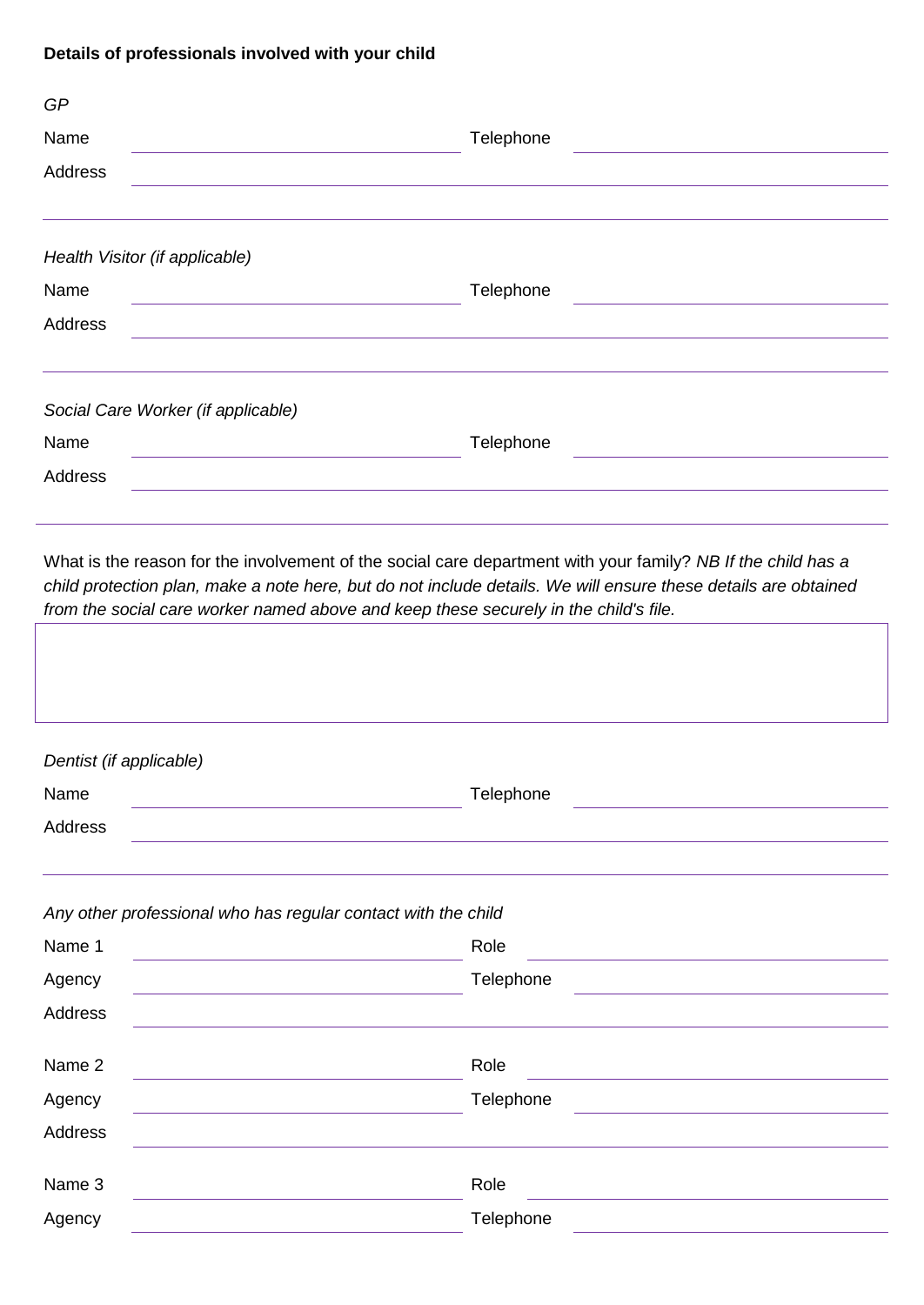## **General parental permissions**

## *Emergency treatment declaration*

In the event of an accident or emergency involving my child I understand that every effort will be made to contact me immediately. Emergency services will be called as necessary and I understand my child may be taken to hospital accompanied by the manager or authorized deputy for emergency treatment and that health professionals are responsible for any decisions on medical treatment in my absence.

| Signed                                          | Date                                                                                                        |
|-------------------------------------------------|-------------------------------------------------------------------------------------------------------------|
| Printed name                                    |                                                                                                             |
| For inhalers/auto-injectors (e.g. Epipens) only |                                                                                                             |
|                                                 | I give permission for a named member of staff who has been appropriately trained to administer the inhaler/ |
| Epipen or Anapen (supplied<br>by me) to         | (name of child).                                                                                            |
| The named staff are:                            |                                                                                                             |
| T.                                              |                                                                                                             |
| ×.                                              |                                                                                                             |
| T.                                              |                                                                                                             |
| Signed                                          | Date                                                                                                        |
| Printed name                                    |                                                                                                             |

#### *Nappy cream*

| I give permission for nappy cream (supplied by me) to be administered to       |  |
|--------------------------------------------------------------------------------|--|
| (name of child) when required, in accordance with manufacturer's instructions. |  |

| Signed       | <b>Date</b> |  |  |  |  |
|--------------|-------------|--|--|--|--|
| Printed name |             |  |  |  |  |

## *Paracetemol based medicine (e.g. Calpol or Sudafed)*

I give permission for staff to administer paracetamol based products (e.g. Calpol) to

*(name of child*) in the case of a raised temperature and on the

understanding that I will be making arrangements for my child to be collected as soon as possible in accordance with the setting's procedures on the administration of medicines.

| Signed | Date |
|--------|------|
|        |      |

Printed name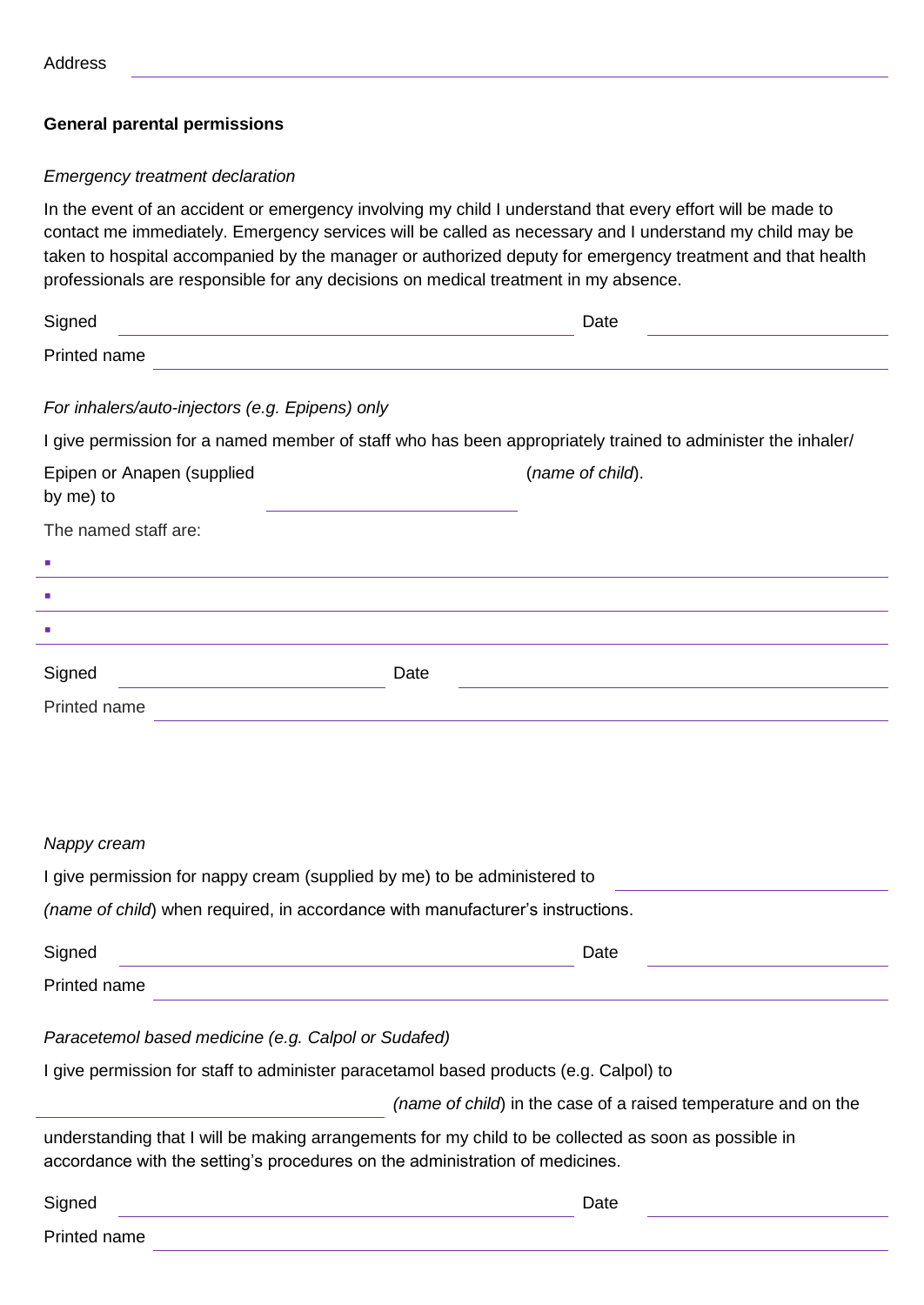#### *Suncream*

I give permission for Ladybirds staff to administer hypoallergenic suncream to

|                                                                                                                                                                                                                                                                  | (name of child) when necessary and to record its use. |
|------------------------------------------------------------------------------------------------------------------------------------------------------------------------------------------------------------------------------------------------------------------|-------------------------------------------------------|
| Signed                                                                                                                                                                                                                                                           | Date                                                  |
| Printed name                                                                                                                                                                                                                                                     |                                                       |
| Short trip - general outings                                                                                                                                                                                                                                     |                                                       |
| Your child will be taken out of our setting as part of the daily activities. The venues used are detailed here:                                                                                                                                                  |                                                       |
|                                                                                                                                                                                                                                                                  |                                                       |
| I give permission for                                                                                                                                                                                                                                            | (name of child) to take part in short trips or        |
| general outings. I understand that individual risk assessments are carried out for each type of trip or outing<br>taken and are available for me to see as required. For any major outings, I understand I will be informed and<br>my specific consent obtained. |                                                       |
| Signed                                                                                                                                                                                                                                                           | Date                                                  |
| Printed name                                                                                                                                                                                                                                                     |                                                       |
| Photographs                                                                                                                                                                                                                                                      |                                                       |

As part of the on-going recording of our curriculum and for children's individual development records, staff regularly take photographs of the children during their play. Only cameras supplied by the setting are used for this purpose, photographs taken are used for display and for your child's records within the setting. We are happy to provide duplicate photos of your child to you if requested, although this might incur a small charge to cover our costs. We may also record events and activities on video. Photos/videos are stored on the setting's computer only; we only store images during the period your child is with us. If we would like to use any image of your child for training, publicity or marketing purposes, we will always seek your written consent for each image we intend to use.

| I give permission for                 | (name of child) to have her/his photo taken, or to be |
|---------------------------------------|-------------------------------------------------------|
| videoed, as per the above conditions. |                                                       |

| Signed       | atc<br>ιαισ |  |
|--------------|-------------|--|
| Printed name |             |  |

## *Animals*

We may occasionally have supervised visits of animals to our setting and we have the following pets on site (please list all):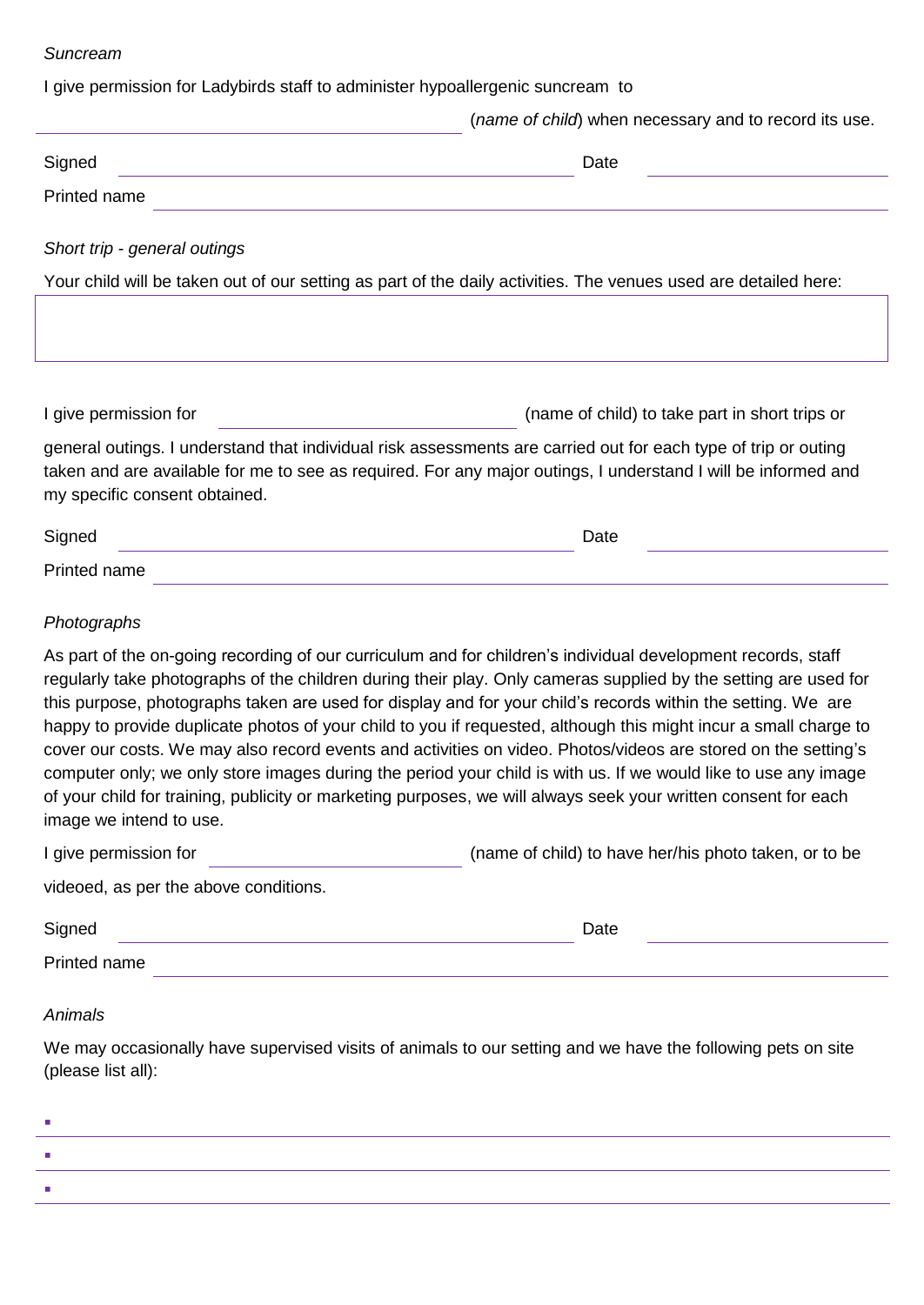We will ensure that our pets are healthy and fully inoculated, as appropriate, and that animals showing any signs of disease are treated. A risk assessment will be carried out for visiting animals, and parents informed.

| Please state below any known allergies or aversion | (name of child) has to animals: |  |
|----------------------------------------------------|---------------------------------|--|
|                                                    |                                 |  |
|                                                    |                                 |  |
|                                                    |                                 |  |
|                                                    |                                 |  |
| Signed                                             | Date                            |  |
|                                                    |                                 |  |
| Printed name                                       |                                 |  |

## **Key persons - Information for parents**

Each child joining the setting will have a key person appointed to them It will be the key person's responsibility to ensure that your child receives the best possible attention whilst in our care and to ensure that their records are kept up-to date. Your child's key person may change as your child progresses through the setting. You will be notified of these changes. Your child's key person is your first point of contact for anything you wish to discuss about your child.

Your child's key person will be

[Your child's 'back up' person will be]

*To be completed by the manager*

Date starting at Ladybirds Pre-school

Days and times of attendance

Has the settling-in process been agreed? Yes  $\Box$  No  $\Box$ 

If so, please specify:

## **Policies and procedures**

I have been provided with details of Ladybirds Pre-school's early years prospectus for parents, and its policies and procedures. The policies and procedures have been explained to me, including the Information Sharing Policy, and I understand that there may be circumstances where information is shared with other professionals or agencies without my consent.

| Signed       | Date |  |
|--------------|------|--|
| Printed name |      |  |

Please sign below to indicate that the information given on this form is accurate and correct, and that you will notify us of any changes as they arise.

| Parent name |        |  |
|-------------|--------|--|
| Signed      | ا Jate |  |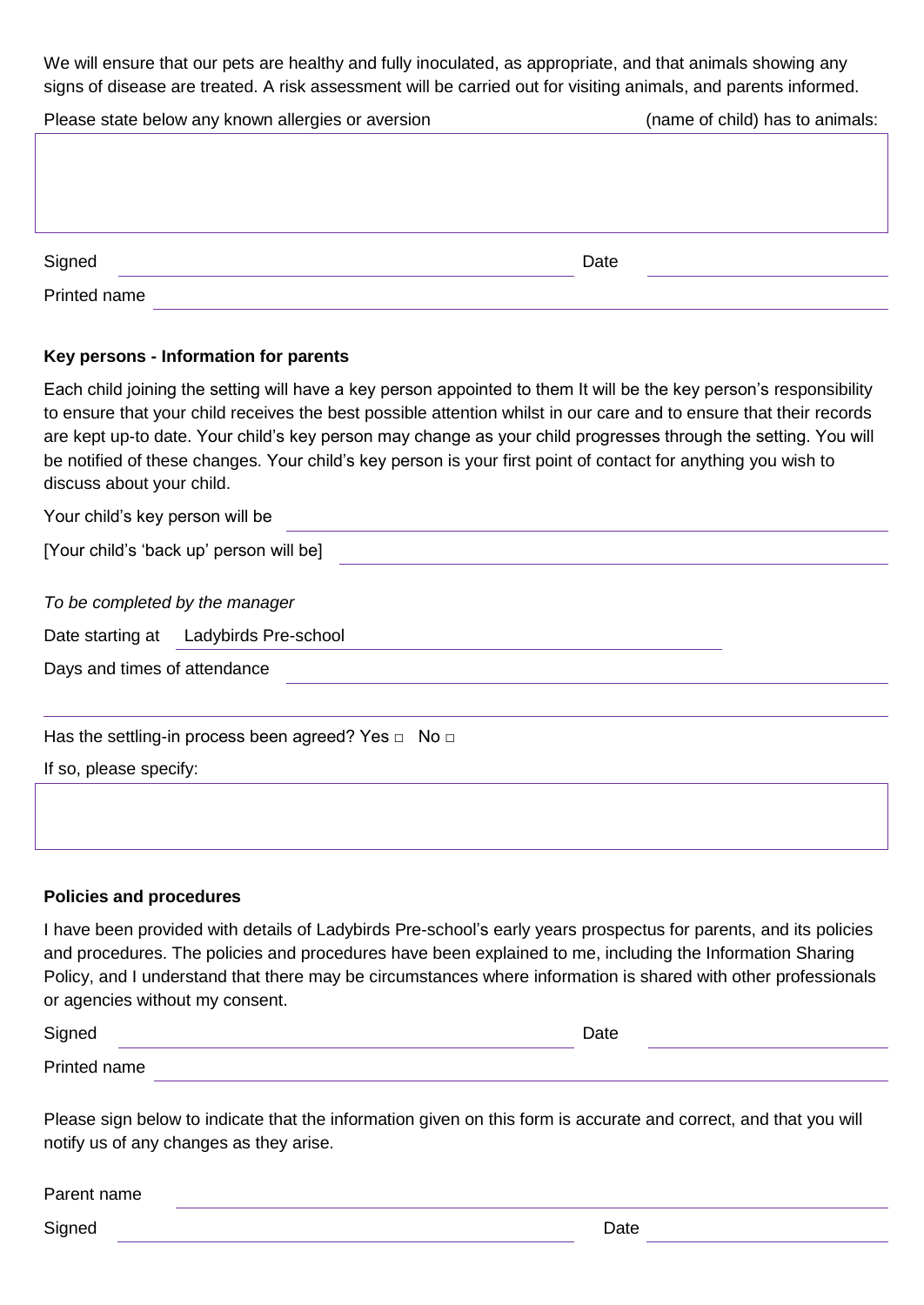| Name of key person   |      |  |
|----------------------|------|--|
| Signed               | Date |  |
| Name of manager      |      |  |
| Signed               | Date |  |
| Date of first review |      |  |